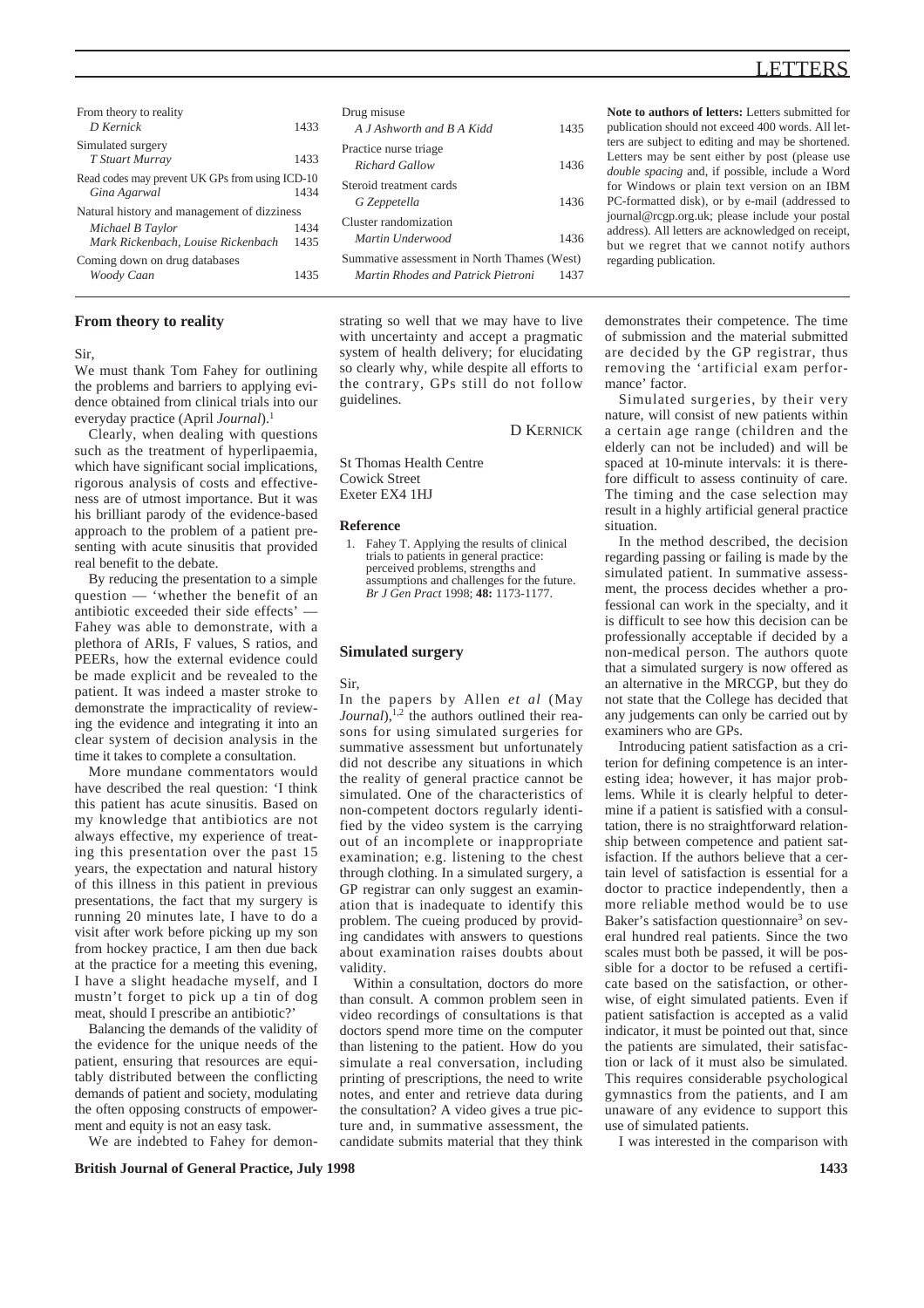the current summative assessment video model. The study described showed that, of the 11 registrars assessed, six passed video level one summative assessment and five were referred. The simulated surgery results were that eight out of the 11 passed the simulated surgery. There was clear disagreement between the two methods in two cases. The authors gave weight to whether or not both video assessors referred the candidate — this, in fact, has no significance since one referral triggers the next stage of the process. It is surprising that, when the authors were carrying out this comparative work, they did not go through the full summative assessment process to see what the ultimate comparison would be. There is no point in only comparing parts of processes; particularly parts that have no relationship to each other.

The authors set a minimal competence level for each consultation but then decided that a candidate only needed to pass in six out of eight consultations; i.e. they can have two bad failures and still pass hardly a valid and reliable test of minimal competence.

The authors do not consider sensitivity and specificity, which are the most important issues as far as summative assessment is concerned: the summative assessment process is set up for one purpose only and that is to determine whether a candidate is competent. Giving feedback is an important component of the simulated surgeries, but this is formative assessment whereas summative assessment is about making a final decision regarding competence. As over 90% of GP registrars will be competent by the end of training, large numbers of candidates would be needed to test the sensitivity of the system; numbers far in excess of those included in the paper. The paper does not address specificity; i.e. how many competent candidates will fail. The referral system used in the UK advisers' video package means that all failing candidates are re-assessed by two national panellists before they actually fail. This makes it very unlikely that poor judgements by assessors will carry weight. Although the new package contains a referral system, it should be noted that the system does not review the evidence but only the conclusions drawn from the evidence. Since the candidate's performance is not recorded or preserved in any way, true review is impossible.

The only way the simulated surgery can be evaluated for use in summative assessment is by a direct comparison, based on outcome, with the method currently used.

# T STUART MURRAY

Department of Postgraduate Medical Education 1 Horselethill Road

Glasgow G12 9LX

# **References**

- 1. Allen J, Evans A, Foulkes J, French A. Simulated surgery in the summative assessment of general practice training: results of a trial in the Trent and Yorkshire regions. *Br J Gen Pract* 1998; **48:** 1219-1223.
- 2. Allen J, Rashid A. What determines competence within a general practice consultation? Assessment of consultation skills using simulated surgeries. *Br J Gen Pract* 1998; 48: 1259-1262.
- 3. Baker R, Whitfield M. Measuring patient satisfaction: a test of construct validity. *Quality in Health Care* 1992; **1:** 104-109.

# **Read codes may prevent UK GPs from using ICD-10**

### Sir,

While Maurice-Tison *et al* (May *Journal*)1 point out that training GPs to use the ICD-10 criteria for depressive illness may improve its diagnosis and recognition in general practice, there are other factors that need consideration. Since 1990, many GPs have installed practice computers, and now the majority of general practices in the UK are computerized. In 1993, 50% of all UK GPs were using computerized medical records in real time in the consul- $\text{tation}^2$  — this figure will be much greater now. Most of the common primary care software programs in use (Meditel, EMIS, VAMP) rely on clinician-based input of diagnostic codes at the time of doctor–patient interaction. These codes are the Read codes (of which there are several versions depending upon the age of the software program in use).

Generally, at the time of code input, GPs have just finished or are at the end of a consultation. When prompted to type in a diagnosis, typing in the term 'depressed' will bring up an array of many Read codes — the best of which has to be fitted to the consultation. Unfortunately, none of the Read codes correspond to ICD-10.

I am currently attempting to construct a register of psychiatric disease within the practice in which I work. This has been a difficult task, as not only does it entail all GPs to be coherent in their diagnoses clinically, but also of the coding they input into the practice software. In trying to standardize the coding that we use by matching with ICD-10 diagnoses, I found that the Read codes were totally incompatible. GPs may find they are confused when switching between ICD-10 and Read codes on their practice software.

While anything that helps GPs improve

their recognition of depression is to be praised, use of ICD-10 in practice may actually prove a hindrance to the computer records that GPs all keep now.

### GINA AGARWAL

Department of General Practice and Primary Health Care Imperial College School of Medicine at the Chelsea & Westminster

369 Fulham Road

London SW10 9NH

### **References**

- 1. Maurice-Tison *et al*. How to improve recognition and diagnosis of depressive syndromes using international diagnostic criteria. *Br J Gen Pract* 1998; **48:** 1245- 1246.
- 2. Haves GM. Computer in the consultation. The UK experience. *Proc Annu Symp Comput Appl Med Care* 1993; 103-106.

# **Natural history and management of dizziness**

Sir,

The papers by Yardley *et al*<sup>1,2</sup> and the accompanying editorial (April *Journal*)3 are a welcome attempt to support GPs in the improvement of care for patients presenting with 'dizziness'. I am, however, left with a feeling that all papers suffer from an excess of enthusiasm, some of which is excusable and some of which is not.

Many a revered and trusted specialist colleague who is enthusiastic about their subject will overestimate its prevalence and importance. Maybe Yardley *et al* are similarly afflicted. The prevalence of dizziness will depend upon the criteria for its diagnosis and, without sight of the questionnaire mentioned in the prevalence paper, we have no way to compare and judge with other estimates or even the feeling for our own practice.

Similarly, without greater knowledge of the Vertigo Handicap Questionnaire, it is impossible to judge the degree of handicap that patients suffer. Nonetheless, there is much to reward the careful reader, not least the possibility that 'vestibular rehabilitation' (VR) may afford improvement for patients with symptoms and/or signs of instability.

The enthusiasm of the accompanying editorial is less excusable. I would have liked Professor Bain to have preached a little caution. He could have shown that the two papers described quite different populations of patients, that dizziness and anxiety are shown to be associated and not causally related (for neither are necessary

**1434 British Journal of General Practice, July 1998**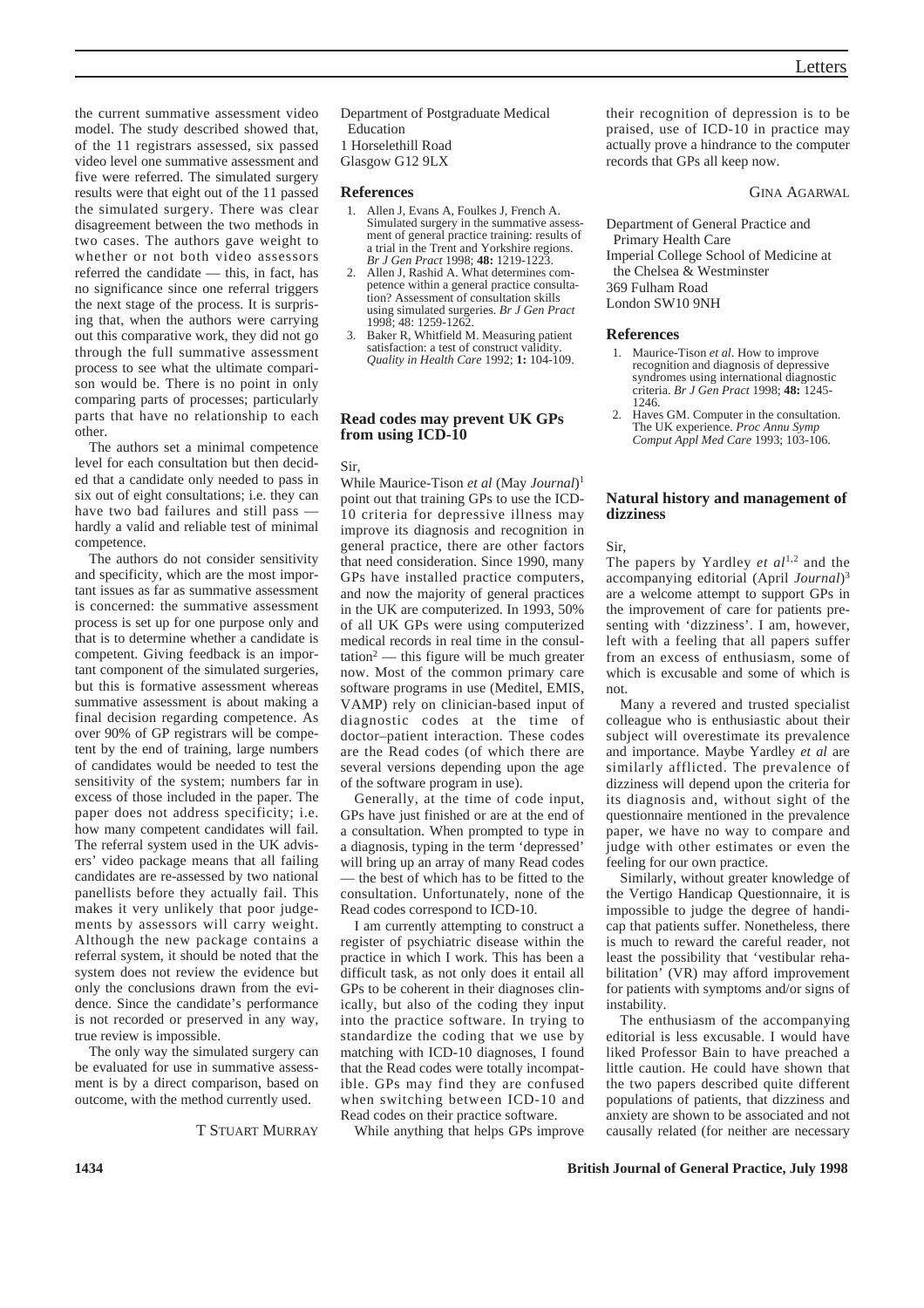or sufficient for the other), and that there are admitted flaws in the methodology of the VR paper. He could have pointed out that writing to populations asking for symptoms is effectively screening and, therefore, subject to the Wilson and Junger criteria.4 One such criterion is to understand the natural history of the disease and, despite the title of the editorial indicating knowledge about the natural history, reading the papers shows that this is entirely speculative.

Despite these misgivings, Professor Bain is convinced of the importance of the introduction of VR into primary care. He offers his opinion that it can best be accomplished by specialization and labels those who might demur as 'traditionalists'.

Certainly we can permit our academic colleagues their hobby-horses, but these should be a little more schooled before inviting, even admonishing, coal-face colleagues to mount up and ride along with them.

### MICHAEL B TAYLOR

Heywood Association of Small Practices York House Surgery 19 York Street Heywood Lancashire OL10 4NN

#### **References**

- 1. Yardley L, Owen N, Nazareth I, Luxon L. Prevalence and presentation of dizziness in a general practice community of working age people. *Br J Gen Pract* 1998; **48:** 1131- 1135.
- 2. Yardley L, Beech S, Zander L, *et al*. A randomized controlled trial of exercise therapy for dizziness and vertigo in primary care. *Br J Gen Pract* 1998; **48:** 1136-1140.
- 4. Bain J. Natural history and management of dizziness: putting evidence into practice. *Br J Gen Pract* 1998; **48:** 1128-1129.
- 5. Wilson JMG, Junger G. *Principles and practice of screening for disease.* Geneva: WHO, 1968.

#### Sir,

Yardley *et al* show that dizziness is a common problem that can benefit from vestibular rehabilitation (April *Journal*).<sup>1</sup> Which person will provide the package in primary care is the question asked in the accompanying editorial.2 The discussion centred around the GP and practice nurse only.

In our health authority, we refer patients to the physiotherapist based at either our (non-fundholding) surgery or at the local outpatient clinic. The physiotherapist teaches Cooksey Cawthorn exercises,3 which are similar to vestibular rehabilitation movements. Physiotherapists work with 20-minute appointments for each patient, and they appear to be a most appropriate primary team member to carry out vestibular rehabilitation.

MARK RICKENBACH

Park Surgery Chandlers Ford Hampshire SO53 2ZH

LOUISE RICKENBACH

Physiotherapy Department Mount Hospital Eastleigh Hampshire SO50 6ZB

#### **References**

- 1. Yardley L, Beech S, Zander L, *et al*. A randomized controlled trial of exercise therapy for dizziness and vertigo in primary care. *Br J Gen Pract* 1998; **48:** 1136-1140.
- Bain J. Natural history and management of dizziness: putting evidence into practice. *Br J Gen Pract* 1998; **48:** 1128-1129.
- 3. Cooksey FS. Rehabilitation in vestibular injuries. *Proc Roy Soc Med* 1945; **39:** 273- 278.

# **Coming down on drug databases**

Sir,

It was encouraging to read about the efforts of King et al (April *Journal*)<sup>1</sup> to educate GPs in the North Thames region about better management of their drugusing patients. However, their paper also demonstrated the pathetic failure of the North Thames Regional Drug Misuse Database (and the equally unlamented Home Office notifications) to describe the rising drug use in our community, with notifications from practice declining, although drug-related problems are clearly on the increase.2 Compiling such unreliable input from all the regional databases, the new *Statistical Bulletin 1998/05* reported such shaky foundations for planning as a supposed immediate decline in drug users' most recent contacts with private general practice from 200 to 7 (sixmonthly data).

The North Thames dataset is attributable to individual patients, but South Thames (West) developed a viable Substance Use Database that was nonattributable, focusing instead on the problems presenting to practice.3 What we really have to know about is the pattern of patients' needs across our community casemix if we plan to address those needs using Health Benefit Groups.4 As the Government introduces its new performance indicators for drug treatment, $2$  this

need for problem-focused data will grow more urgent.

WOODY CAAN

Research and Development Lifespan Healthcare Trust Ida Darwin Fulbourn Cambridge CB1 5EE

#### **References**

- 1. King M, Hindler C, Nazareth I, *et al*. A controlled evaluation of small-group education of general practitioners in the management of drug users. *Br J Gen Pract* 1998; **48:** 1159-1160.
- 2. Hellawell K. Report of the UK anti-drugs coordinator. In: *Tackling drugs to build a better Britain.* London: Stationery Office, 1998.
- 3. Caan W. Right to privacy. *Druglink* 1994; **9:** 18.
- 4. Caan W. Creating a new language for planning services: Health Benefit Groups. *Journal of Mental Health* 1997; **6:** 327- 330.

# **Drug misuse**

Sir,

General practitioners are a key resource in the management of drug users. They are available at the point of need in time and place; they also have a wider view, which allows them to see patients in their social and medical context.

In our shared care scheme we have addressed the concerns of GPs who previously erred on the side of safety by avoiding involvement in the management of drug misusers. GPs acknowledged that low threshold methadone prescription may have a public health benefit, but their concerns of overdose, leakage to the street, and misbehaviour of drug-misusing patients tended to exclude them from offering treatment.

Our advice to GPs is that they should avoid substitute prescribing until full assessment is completed (we normally initiate the prescription and share back to the GP only when the patient is stabilized). By offering a rapid response assessment service, including urine screen and physical examination as recommended by the Department of health, $1,2$  we have been able to develop good clinical relationships with local GPs. With this joint specialist/GP strategy, we are encouraged that the prescribing protocol of a specialist drug service has been adopted as the policy of our LMC's GP subcommittee.

While specialist drug services have previously tended to focus on the public health benefits of treatment of drug mis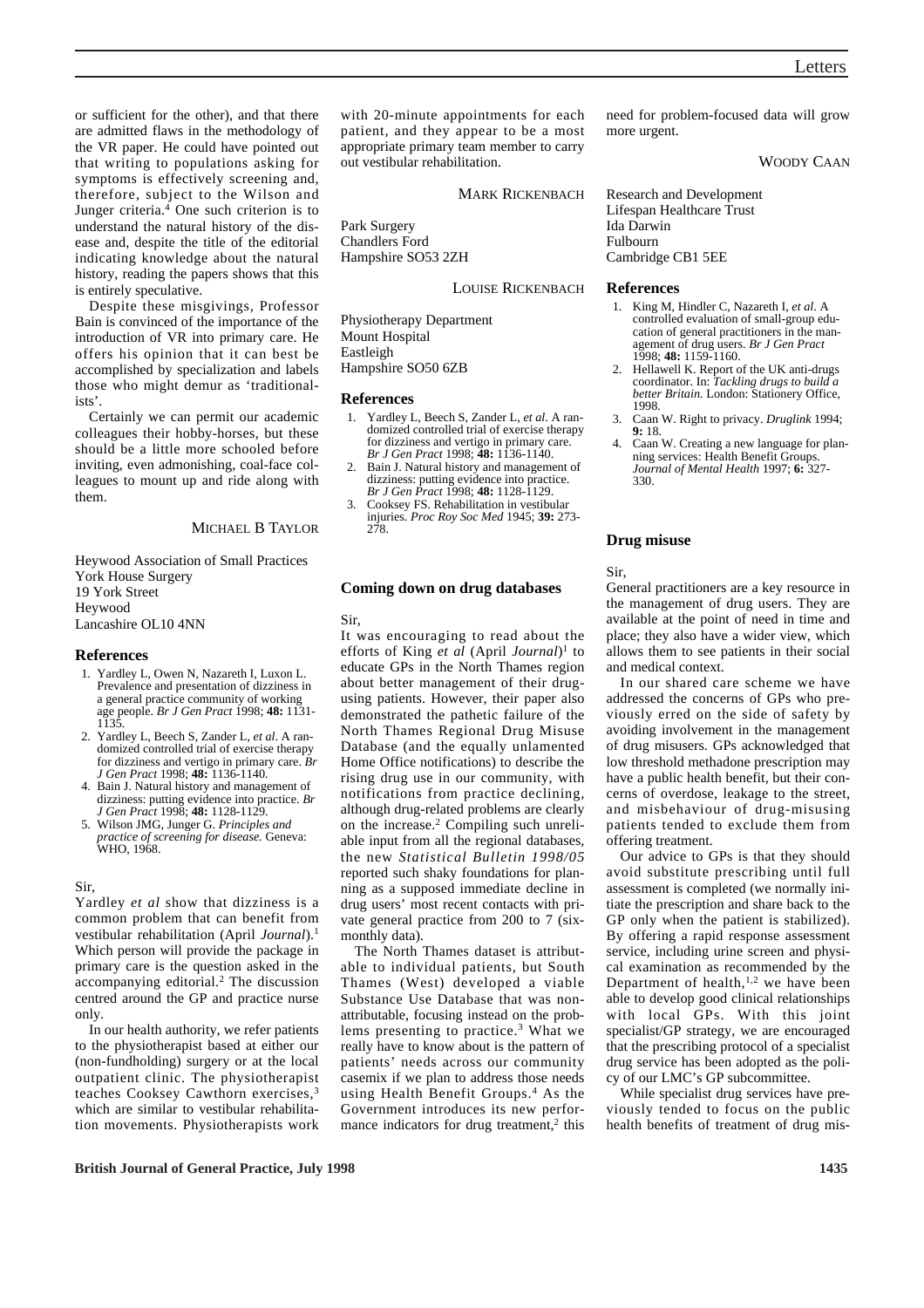users, we have been able to shift our emphasis towards the treatment of individuals, which is the basis of general practice.

Prescription of methadone at first consultation, an outcome measure in King *et al*'s evaluations of GP education (April *Journal*),<sup>3</sup> may have benefits for the community but it has risks for the patient and others.4 By emphasizing measures of safety and compliance (daily dispensing of methadone, careful urine testing, and physical examination for injection sites), we have been able to develop a shared care model involving most of the local GPs.

We believe that quality outcomes based on safety of dispensing and compliance with treatment are better measures of training than volume measures based on availability.

> A J ASHWORTH B A KIDD

Community Addiction Service Bungalow 3 RSNH Old Denny Road Larbert FK5 4SD

### **References**

- 1. Department of Health. *Drug misuse and dependence: guidelines on clinical management*. (DoH, Scottish Office Home and Health Department, Welsh Office.) London: HMSO, 1991.
- Scottish Office Department of Health. *Good practice in substitute prescribing*. Edinburgh: Scottish Office DoH, 1996.
- 3. King M, Hindler C, Nazareth I, *et al*. A controlled evaluation of small-group education of general practitioners in the management of drug users. *Br J Gen Pract* 1998; **48:** 1159-1160.
- 4. Greenwood J, Zealley H, Gorman D, *et al*. Deaths related to methadone have doubled in Lothian. *BMJ* 1997; **314:** 1763.

# **Practice nurse triage**

#### Sir,

Any move to reduce the workload of GPs is to be welcomed, especially with regard to trivial illnesses or unnecessarily sought-after reassurance. One 'barrier' to this is usually provided by the patients having some deference to the GP's burgeoning workload and by their taking some responsibility for their own health.

It is therefore with some trepidation that I accept the findings of Gallagher *et al* (April  $Journal$ ),<sup>1</sup> whereby the practice nurse triages acute illness in his practice. If the consultations plummeted after just three months, were the GPs just seeing too many patients unnecessarily in the first

place (my own practice consultation rate is 2.9 patients per annum)?

I am also concerned that conclusions are being made too early from these results. Once word gets around his patients that you just have to phone up the surgery for professional advice, these telephone contacts could escalate as patients realise that they can more readily transfer their health responsibility.

There has recently been a push for nurse practitioners to become involved in triage and in treating minor conditions. It is therefore vital that we are certain that this is an appropriate task for such a valuable resource by ensuring that audits in this subject demonstrate a definite shortand long-term benefit for all practices. They must also ensure that it is a better system than educating patients about treating their own minor illnesses or seeking out the local pharmacist's advice.

RICHARD GALLOW

The Surgery Parkwood Drive Hemel Hempstead Hertfordshire HP1 2LD

#### **Reference**

1. Gallagher M, Huddart T, Henderson B. Telephone triage of acute illness by a practice nurse in general practice: outcomes of care. *Br J Gen Pract* 1998; **48:** 1141-1145.

# **Steroid treatment cards**

Sir,

A recent communication from the Chief Medical Officer discussed changes to the steroid treatment card.<sup>1</sup> The communication also highlighted that patients prescribed systemic steroids for more than three weeks should receive a steroid treatment card at the outset of treatment. Steroids are commonly used in palliative care;2 their indications are both specific (e.g. superior vena cava obstruction, spinal cord compression, raised intracranial pressure) or non-specific (e.g. mood, fatigue, anorexia). A survey was undertaken to determine the use of steroid treatment cards in terminally ill patients referred to a community palliative care team.

One hundred and eleven consecutive referrals were surveyed and 106 were prescribed medication. A total of 597 drugs were prescribed: 39 patients were prescribed oral or inhaled corticosteroids. Thirty patients took the oral preparations dexamethasone and prednisolone; their mean daily dose was 6.5 mg (range 2–12 mg) and 17.3 mg (range 5–30 mg) respectively. All patients had been taking therapy for more than three weeks. Thirteen patients taking oral steroids (43%) did not have a steroid treatment card.

Prolonged steroid therapy leads to suppression of the hypothalamic-pituitaryadrenal axis, and abrupt withdrawal can lead to adrenal insufficiency, hypotension, or death. Furthermore, patients with severe intercurrent illness, trauma, or surgical procedure require a temporary increase in their steroid dose. Steroid treatment cards detailing dosage and possible complications were introduced to avoid these complications. Terminally ill patients may have several prescribers involved in their care (through attending outpatient departments) in addition to their GP. These patients usually take multiple drugs, thus increasing the risk of drug interactions and adverse effects. Ensuring all patients prescribed steroids are given treatment cards would help minimize such risks and provide continuity of care.

Almost 50% of patients prescribed steroids in this survey did not have a treatment card. A survey of admission to this hospice almost 10 years ago showed similar findings.<sup>3</sup> The introduction of the new steroid treatment card is an opportunity to address this issue.

G ZEPPETELLA

St Joseph's Hospice Mare Street Hackney London E8 4SA

#### **References**

- 1. Department of Health. *CMO's update 18*. London: DoH, 1998.
- 2. Hanks GW, Trueman T, Twycross RG. Corticosteroids in terminal cancer - a prospective analysis of current practice. *Postgrad Med J* 1983; **59:** 702-706.
- 3. Needham PR, Daley AG, Lennard RF. Steroids in advanced cancer: survey of current practice. *BMJ* 1992; **305:** 999.

# **Cluster randomization**

Sir,

We are grateful to Kerry and Bland (June *Journal*)1 for identifying the error in our paper (March *Journal*)<sup>2</sup> and for their series of recent papers on the same topic.

The correct value for intra-cluster correlation coefficient (ICC) is, as they suggest, 0.118 and not 0.018 as stated in our paper. The correct inflation factor is 24.5, as stated. This high ICC value for HbA1C was obtained in another study of diabetes

### **1436 British Journal of General Practice, July 1998**